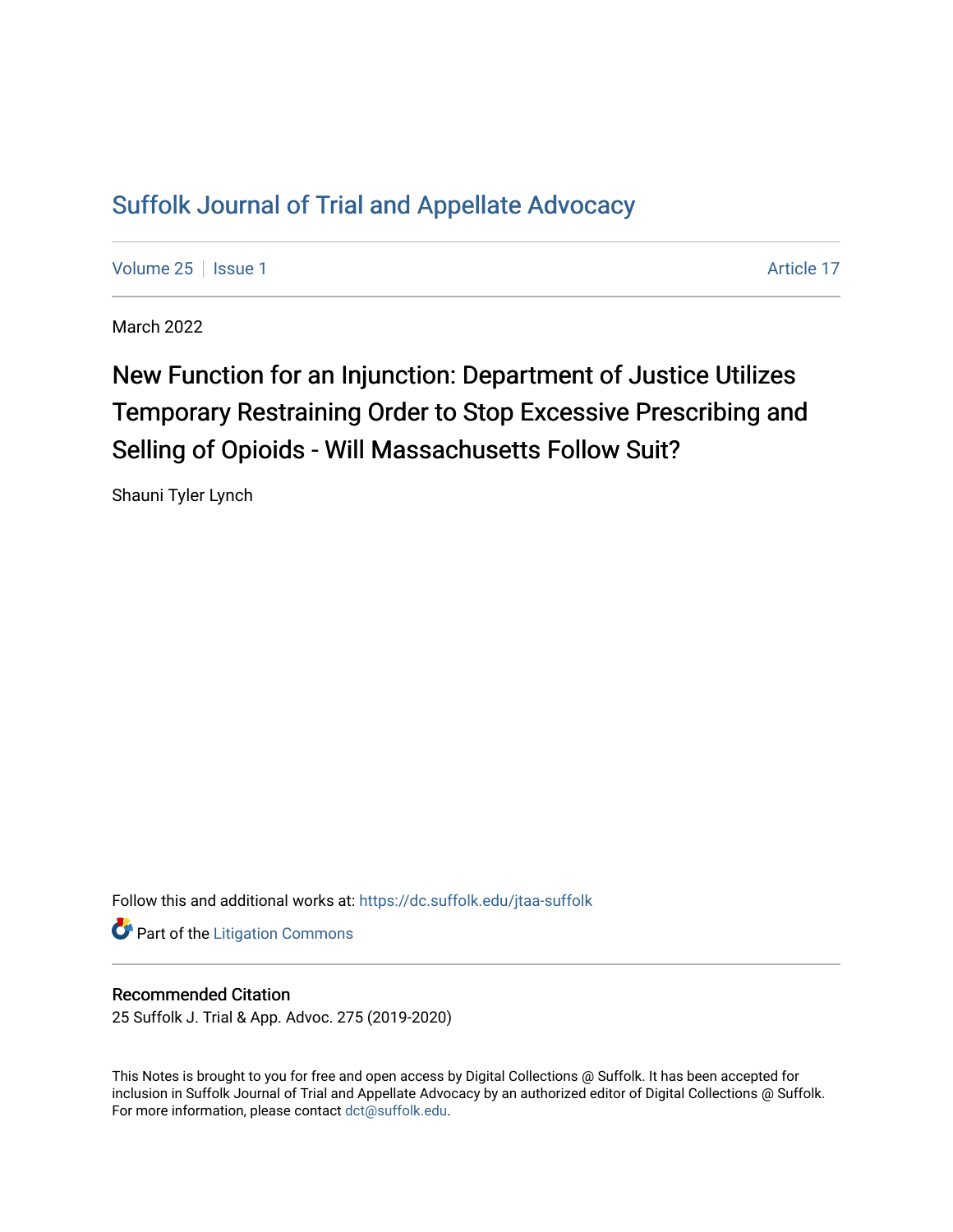### **NEW FUNCTION FOR AN INJUNCTION: DEPARTMENT OF JUSTICE UTILIZES TEMPORARY RESTRAINING ORDER TO STOP EXCESSIVE PRESCRIBING AND SELLING OF OPIOIDS-WILL MASSACHUSETTS FOLLOW SUIT?**

*Today's announcements are a warning to every trafficker, every crooked doctor or pharmacist, and every drug company, every chairman and foreign national and company that puts greed before the lives and the health of the American people: this Justice Department will use civil and criminal penalties alike and we willfind you, put you in jail, or make you pay.'*

#### I. INTRODUCTION

Across the United States, especially in Massachusetts, a severe opioid crisis (the "Crisis") challenges opioid users and their families, as well as law enforcement and government officials.<sup>2</sup> Unfortunately-instead of helping an opioid user take the necessary steps to become clean-some prescribers contribute to the Crisis by recklessly over-prescribing or illegally

These doctors were simply drug dealers in white lab coats .... They illegally prescribed painkillers and other drugs for no legitimate medical purpose. Putting so-called physicians like these out of business is one of several steps we are taking to turn the tide on the opioid and drug crisis that has caused so much death and heartbreak in our community.

*Id.*

*<sup>1</sup> See Justice Department Takes First-of-its-Kind-Legal Action to Reduce Opioid Over-Prescription,* U.S. DEP'T OF JUSTICE (Aug. 22, **2018),** https://www.justice.gov/opa/pr/justice-dep artment-takes-first-its-kind-legal-action-reduce-opioid-over-prescription [perma.cc/292Y-NZCT] [hereinafter *Justice Department]* (issuing press release regarding attack on opioid overprescription). Attorney General Jeff Sessions stated during the announcement that temporary restraining orders will be issued as the first civil injunctions under the Controlled Substance Act. *Id.* The DOJ issued two temporary restraining orders against doctors illegally prescribing opioids. *Id.* Illustrating the actions of the two doctors, U.S. Attorney Justin Herdman said,

<sup>2</sup> *See* Anise Vance & Luc Schuster, *Opioid Addiction Is a National Crisis. And It's Twice as Bad in Massachusetts,* BOSTON INDICATORS, http://www.bostonindicators.org/reports/reportwebsite-pages/opioids-2018#Doctors (last visited Jan. 10, 2020) [perma.cc/E9PZ-YX9B] (introducing nationwide opioid crisis and focusing on Massachusetts).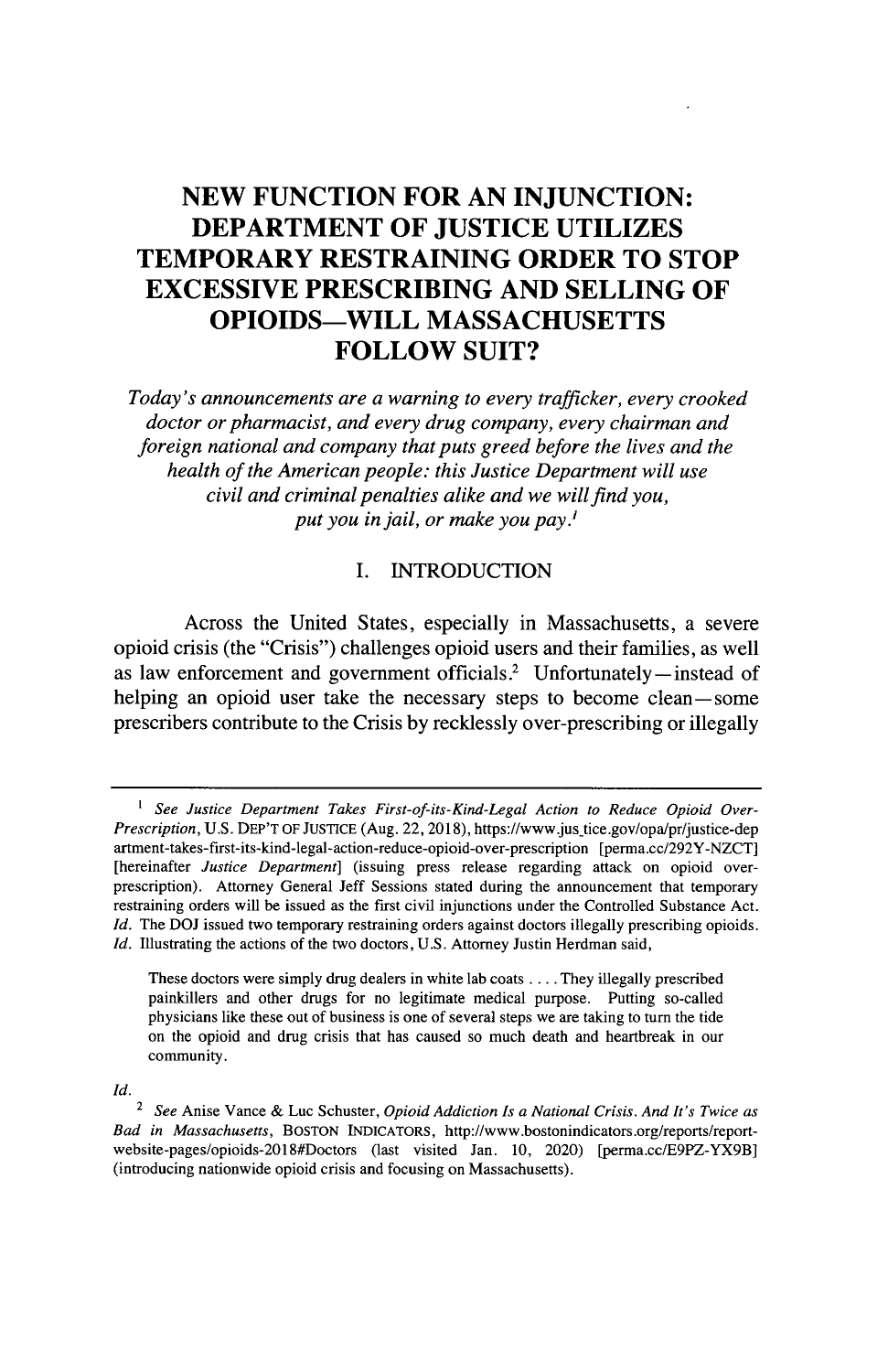selling opioids on the streets.<sup>3</sup> In an effort to combat the Crisis and the misuse of power, the Department of Justice **("DOJ")** devised a new, creative way to prevent the illegal excessive selling and the over-prescribing of opioids **by** doctors prior to a conviction or a finding of a legal violation.<sup>4</sup> Because of the components at stake, the **DOJ** employed very broad and rarely used statutory provisions of the Controlled Substance Act **("CSA")** to seek declaratory and injunctive relief relating to violations of two sections of the **CSA.<sup>5</sup>**

Recently, Massachusetts took steps in the fight against the Crisis.<sup>6</sup> Governor Charles Baker signed a two-part bill expanding treatment and education methods surrounding opioid use.' This Note examines the stages

6 *See* H.B. 4056, 189th Leg., 2016 Reg. Sess. (Mass. 2016) (detailing first portion of Massachusetts opioid prevention law); see *also* H.B. 4742, 190th Leg., 2018 Reg. Sess. (Mass. 2018) (detailing second portion of Massachusetts opioid prevention law).

**7** *See Governor Baker Signs Landmark Opioid Legislation into Law,* MASS.GOV (Mar. 14, 2016), https://www .mass.gov/news/governor-baker-signs-landmark-opioid-legislation-into-law [perma.cc//AF2M-SCVH] [hereinafter *Landmark]* (discussing part of landmark legislation in Massachusetts combatting opioid crisis). The legislative chambers unanimously passed the bill entitled "An Act relative to substance use, treatment, education and prevention." *Id.* Notable provisions of the bill include prevention education for students and doctors, and it was the first law in the nation to establish a seven-day limit on first time opioid prescriptions. *Id.* Governor Charlie Baker said,

Today, the Commonwealth stands in solidarity to fight the opioid and heroin epidemic that continues to plague our state and burden countless families and individuals ... I am

**<sup>3</sup>** *See Justice Department, supra* note 1 (describing illegal behavior of selling and overprescribing opioids by doctors). The press release describes two incidents, of many that occur nationwide, of doctors selling or over-prescribing opioids in Ohio. *Id.* One doctor, Michael Tricaso, was arrested for illegally selling opioids in parking lots. *Id.* The other doctor, Gregory Gerber, wrote prescriptions for several different opioids to an undercover agent who never complained of pain after each of the six visits where Gerber performed only a minimal medical examination. *Id.*

<sup>4</sup> *See id.* (detailing unique way DOJ utilized Controlled Substance Act for injunction against doctors).

**<sup>5</sup>** *See* Drug Abuse Prevention and Control Act,21 U.S.C. *§* **801** (2019) (outlining congressional findings and declarations regarding controlled substances); *id. §* 843(f) (describing Attorney General's authority to bring injunction); *id. §* 882(a) (establishing jurisdiction of injunctions to district courts of U.S.); *see also Justice Department, supra* note 1 (noting DOJ used provisions to mark first civil injunctions ever used under CSA). The DOJ deployed those two provisions of the CSA to issue temporary restraining orders against the two doctors. *Justice Department, supra* note 1. The temporary restraining orders barred the doctors from writing prescriptions. *Justice Department, supra* note 1. The DOJ aggressively pursued these doctors because doctors are supposed to prescribe medicine consciously and not knowingly allow civilians to abuse the drugs. *Justice Department, supra* note 1. Lamont Pugh, a Special Agent in charge of the U.S. Department of Health and Human Services in the Office of the Inspector General said, "[wie rely on doctors to be part of the solution to the opioid epidemic-not part of the problem .... We will continue our aggressive efforts to protect patients and taxpayers from physicians who abuse their position in order to enrich themselves." *Justice Department, supra* note 1.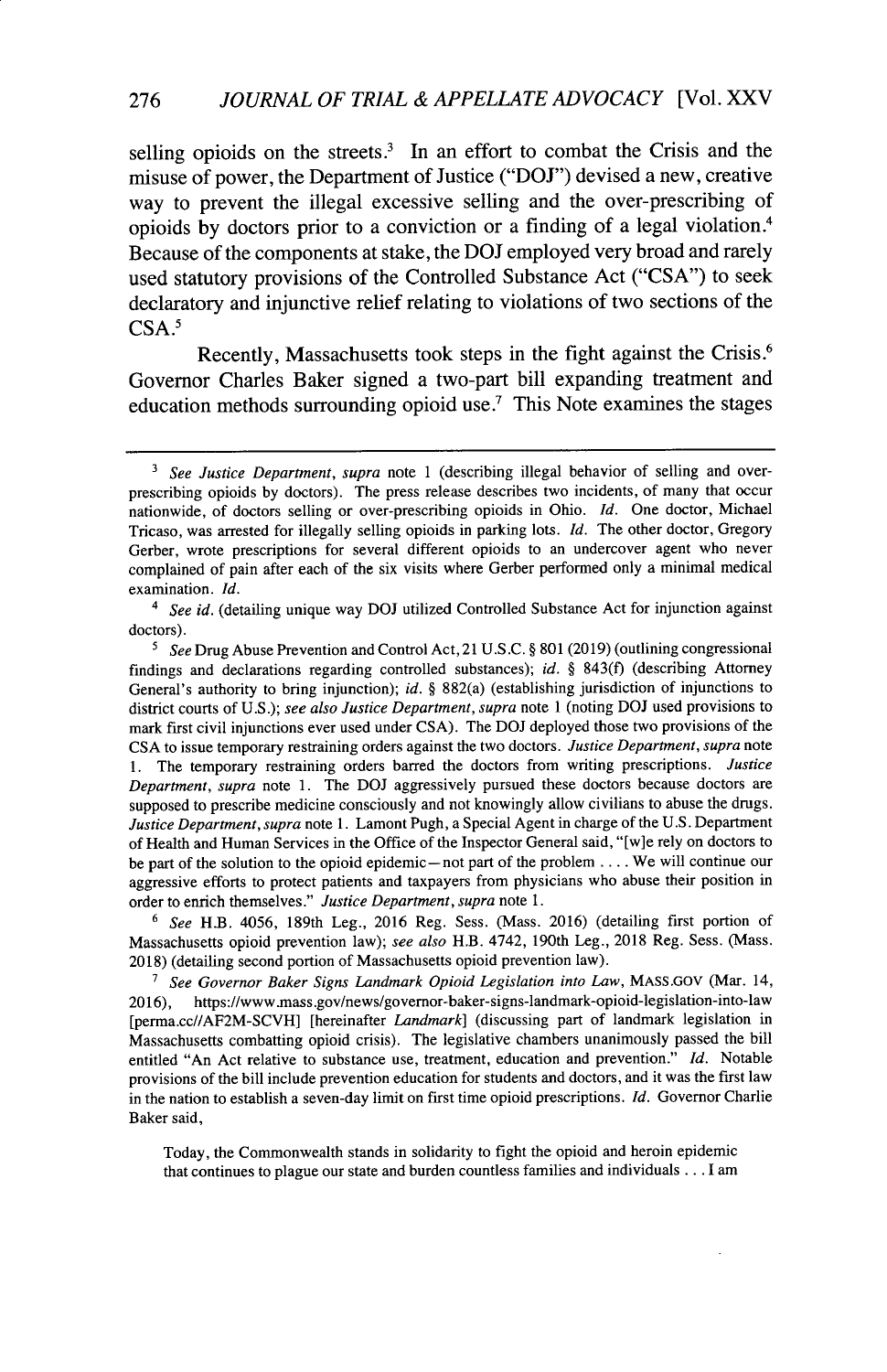of legislation and legal action against doctors before and during the Crisis, and compares the **DOJ**'s efforts to legislation in Massachusetts.<sup>8</sup> Additionally, this Note will delve into statistics exposing the correlation of opioid-related deaths to the doctors who over-prescribe those opioids.9 After comparing the **DOJ's** efforts to Massachusetts legislation, this Note will discuss and analyze the positive and negative effects of using injunctive relief in Massachusetts and the implications on doctors and patients.<sup>10</sup>

#### **II.** HISTORY OF OVER-PRESCRIBING **PUNISHMENTS**

The **DOJ** enforces penalties and punishments under the **CSA. <sup>1</sup>**The consequences for violating the **CSA** can be either civil or criminal, and range anywhere from monetary penalties to incarceration.<sup>12</sup> More specifically, **"[ilf** a patient dies from an overdose **...** [of a prescribed drug,] the

proud to sign this legislation marking a remarkable statewide effort to strengthen prescribing laws and increase education for students and doctors. While there is still much work to be done, our administration is thankful for the legislature's effort to pass this bill and looks forward to working with the Attorney General and our mayors to bend the trend and support those who have fallen victim to this horrific public health epidemic.

*Id.; Governor Baker Signs Second* Major *Piece of Legislation to Address Opioid Epidemic in Massachusetts,* MASS.GOV (Aug. 14, 2018), https://www.mass.gov/news/govemor-baker-signssecond-major-piece-of-legislation-to-address-opioid-epidemic-in [perma.cc/7UJN-RJ5Z] [hereinafter *Second Piece]* (stating release of second part of major opioid legislation). This second piece of major legislation furthers the initiative of the first piece and expands the Commonwealth's access to prevention, intervention, treatment, and recovery strategies. *Second Piece, supra* note 7. Health and Human Services Secretary, Marylou Sudders, commented on the act stating,

Every individual with a substance use or co-occurring illness in the Commonwealth should have access to quality treatment and the opportunity to live a long and healthy life. Addiction is a disease, and we must continue to break down the stigma that prevents individuals from seeking or receiving help... This bill takes aim at ensuring people get the treatment they need, where and when they need it, through a multi-year, comprehensive strategy. I am proud to stand with my colleagues in the treatment and recovery community and the Legislature today.

*Second Piece, supra* note 7.

<sup>8</sup> *See infra* Part II (describing history of over-prescribing punishments).

<sup>9</sup> *See infra Part III* (providing opioid facts).

*10 See infra* Part IV (analyzing clash between law and medicine).

<sup>11</sup> See 21 U.S.C. § 801 (2019) (introducing various sections of CSA that cover punishments). Sections 841 - 865 of the CSA detail the punishment for each offense. *Id.*

<sup>12</sup> See 21 U.S.C. § 841(b) (2018) (providing mandatory sentences based on type of substance); *see also* United States v. Ilayayev, 800 F. Supp. 2d 417, 432-47 (E.D.N.Y. 2011) (providing overview of CSA penalties).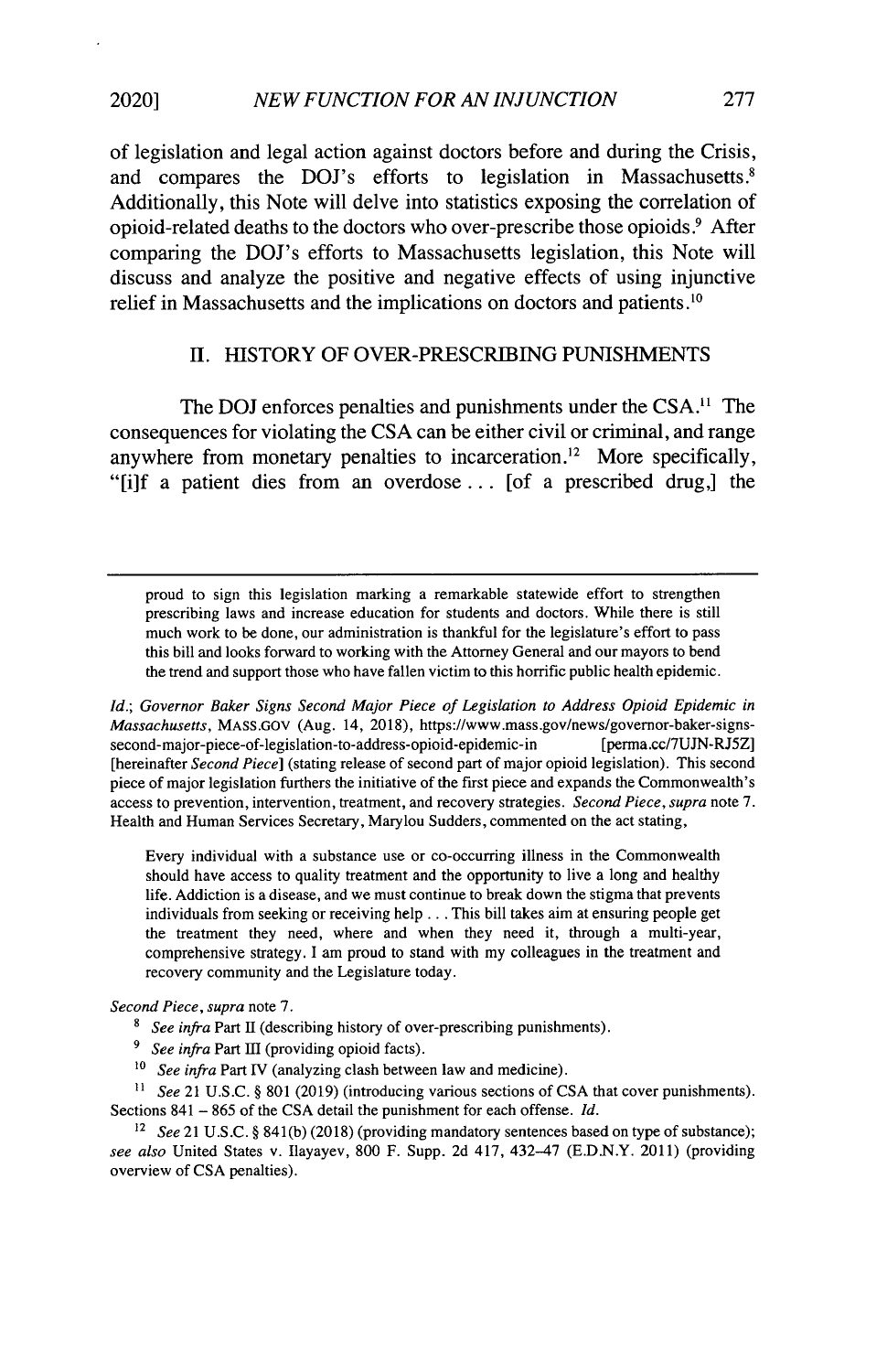prescribing physician could face charges of manslaughter or even murder."<sup>13</sup> The increasing rate of opioid-related deaths also results in the escalation for which a doctor could potentially be punished for over-prescribing opioids.<sup>14</sup> Prior to **2018,** doctors' punishments have included medical malpractice or exclusions from state programs.<sup>15</sup> With the rise in opioid-related deaths, the harshest punishment a doctor is likely to face is the loss of their reputation.<sup>16</sup>

In **2018,** the Trump administration announced the "Initiative to Stop Opioid Abuse and Reduce Drug Supply and Demand," and, for the first time, enabled the **DOJ** to use temporary restraining orders as a civil injunction against doctors who allegedly prescribed opioids illegally.<sup>17</sup> In order to diminish the Crisis, Massachusetts enacted major legislation addressing the Crisis called "An Act for prevention and access to appropriate care and treatment of addiction."<sup>18</sup> This legislation was a strong step forward for

<sup>13</sup>*See Ilayayev,* 800 F. Supp. 2d at 434 (describing potential charge if patient dies from doctor's over-prescription); Kelly K. Dineen & James M. DuBois, *Between a Rock and a Hard Place: Can Physicians Prescribe Opioids to Treat Pain Adequately While Avoiding Legal Sanction?,* 42 AM. J. L. & MED. 7, 33 (2016) (discussing mandatory minimum sentences under CSA).

<sup>14</sup>*See Dineen, supra* note 13, at 30-35 (recognizing various forms of potential punishment to doctors over-prescribing opioids). In addition to the potential charge of manslaughter, other serious charges-such as negligence-can be brought against the doctor. *Id.* at 33. A physician will also risk losing their medical license, their authorization to prescribe medicine, or may be subject to increased opioid prescribing scrutiny. *Id.* at 33-35.

**<sup>15</sup>***See id.* at 42 (explaining different punishments doctors could face).

<sup>&</sup>lt;sup>16</sup> See id. (acknowledging importance of reputation and risks associated with illegally prescribing opioids). Obtaining and maintaining a medical license requires a high degree of professionalism and reputation. *Id.* That leaves many to ponder why a doctor would risk everything they presumably worked for to illegally sell or over-prescribe opioids. *Id.* Some factors that give insight as to why a doctor would engage in that reckless behavior are greed, being an outlaw physician, or plain boredom. *Id.*

<sup>&</sup>lt;sup>17</sup> See 21 U.S.C. § 801 (outlining provisions that allow DOJ to utilize temporary restraining order); *see also* Vance, *supra* note 2 (announcing use of temporary restraining order against two doctors). The Initiative to Stop Opioid Abuse and Reduce Drug Supply and Demand was announced by President Donald Trump on March 19, 2018. *Id.* One purpose of the initiative was to "reduce the over-prescription of opioids which has the potential to lead Americans down a path of addiction or facilitate diversion to illicit use." *Id.* Because of this initiative and the crackdown on the Crisis, the DOJ's Prescription Interdiction & Litigation Task Force (PIL) pursued aggressive measures and implements all available criminal and civil law enforcement tools, specifically the CSA, to combat the Crisis. *Id.*

**<sup>18</sup>** *See Landmark, supra* note 7 (discussing details of first piece of opioid related legislation). This act aims to ensure the safety of opioid users but lacks a provision that would limit or prevent the prescribers from over-prescribing. *Id.* Secretary Sudders said of the act,

Today our state takes a strong step to intervene earlier to save lives. This law will contain the amount of pills prescribed that can too easily lead to addiction. It will provide for screening to identify those at risk. It will allow people to voluntarily agree to treatment after an opioid overdose ... Thanks to the hard work of legislators, families and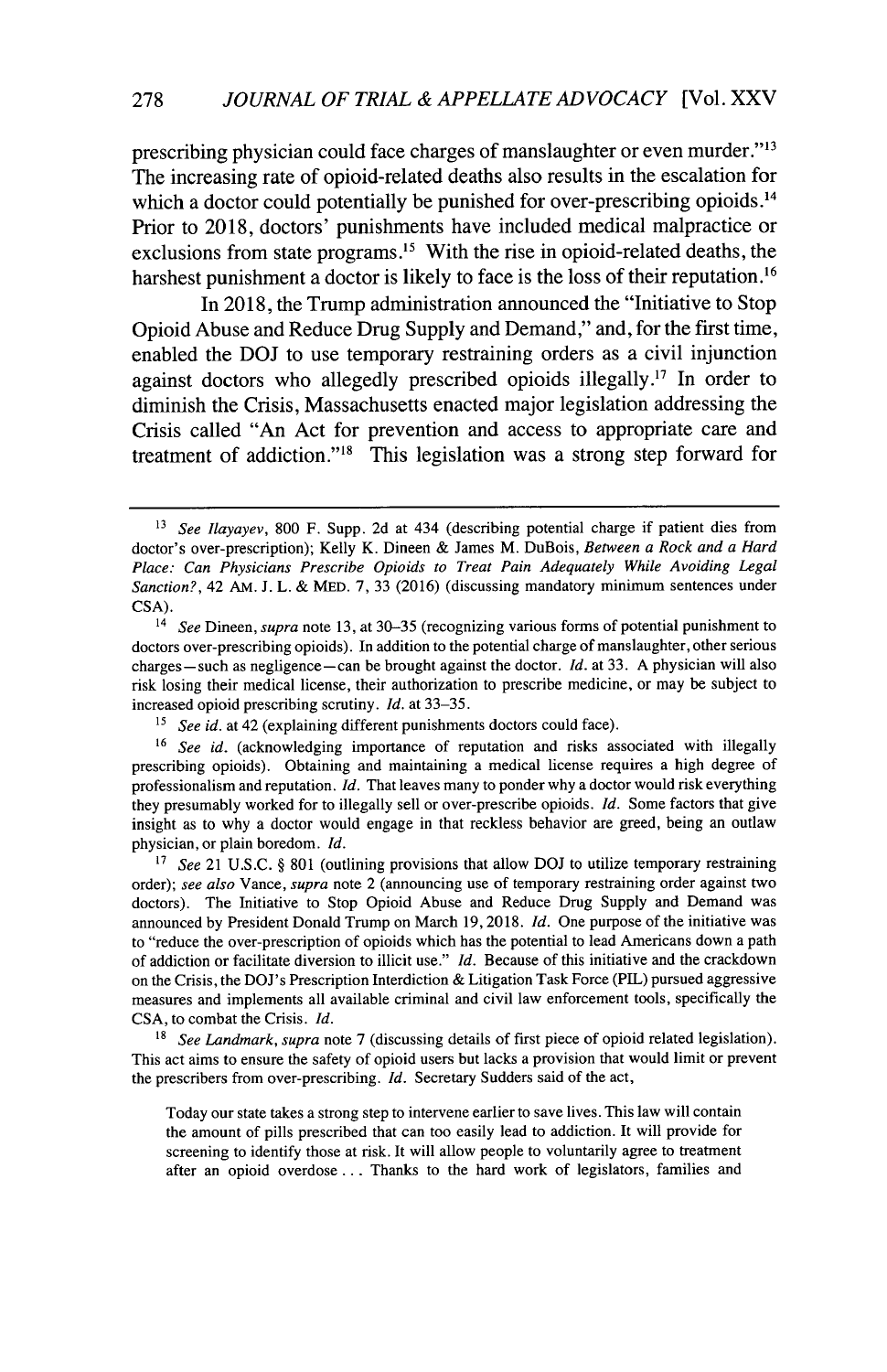Massachusetts implementing programs and resources, such as prevention education for students and doctors, recovery coaches, better access to treatment, and the first state in the nation to establish a seven-day limit on first-time opioid prescriptions.<sup>19</sup> This act aims to intervene in and decrease the early stages of opioid addiction and to hold providers accountable.<sup>20</sup>

Comparatively, Massachusetts's opioid legislation lacks a provision that allows for injunctive relief.<sup>21</sup> With a plan focused on patient care and recovery, Massachusetts took small steps to limit doctors prescribing

<sup>19</sup>*See* H.B. 4742, 190th Leg., 2018 Reg. Sess. (Mass. 2018) (outlining plan to decrease opioid addiction). To strengthen intervention efforts, the act includes provisions that require implementing a statewide program to provide remote consultations for individuals over 17 years of age experiencing chronic pain or exhibiting signs of opioid use. *Id.* § 16A. The act also establishes commissions that will study and make recommendations for recovery coaches, involuntary treatment, community behavioral health, and consumer protection laws that will hold corporate entities responsible for their role in furthering the Crisis. *Id.* § 1; *Landmark, supra* note 7 (examining specific provisions of opioid legislation); *Second Piece, supra* note 7 (examining provisions that strengthen prevention efforts). Prevention efforts in this act include provisions like requiring prescribers to check the Prescription Monitoring Program each time a prescription for benzodiazepine is issued and prescribers converting to electronic prescriptions by 2020. *Second Piece, supra* note 7; *see also* MASS. GEN. LAWS ch. 6, §219 (2018) (describing commission on community behavioral health and promotion and prevention). Through this act, schools will be funded by a school trust that promotes positive health among students and young adults with the goal of preventing substance abuse. MASS. GEN. LAWS ch. 6, § 1. The act expanded the scope of treatment by creating a more efficient streamline between the emergency department and treatment, as well as an expansion of medication assisted treatment. *Id.*

<sup>20</sup>*See Second Piece, supra* note 7 (specifying purpose of opioid legislation). Governor Charlie Baker said,

The opioid and heroin crisis has tragically claimed scores of lives and broken families across the Commonwealth, and this new bill will serve as our latest tool kit to address the public health crisis through increased access to treatment, education and prevention. While there is still much work to do, this bipartisan bill will support the fight against this horrible epidemic by holding providers more accountable for prescribing practices, taking stronger steps to intervene earlier in a person's life, and expanding access to recovery coaches.

*Id.*

<sup>21</sup>*See Landmark, supra* note 7 (showing no injunction provision); *Second Piece, supra* note 7 (detailing provisions of act but showing no injunction provision). While there is support in this act against the Crisis, there is no provision that allows for injunctive relief against doctors or a provision that allows for a temporary restraining order. *Second Piece, supra* note 7

providers who have spent countless hours raising awareness and calling for change, this bill increases the tools available to fight this powerful epidemic and stop the cycle of addiction.

*Id.; see also Second Piece, supra* note 7 (describing second piece of legislation related to opioid Crisis).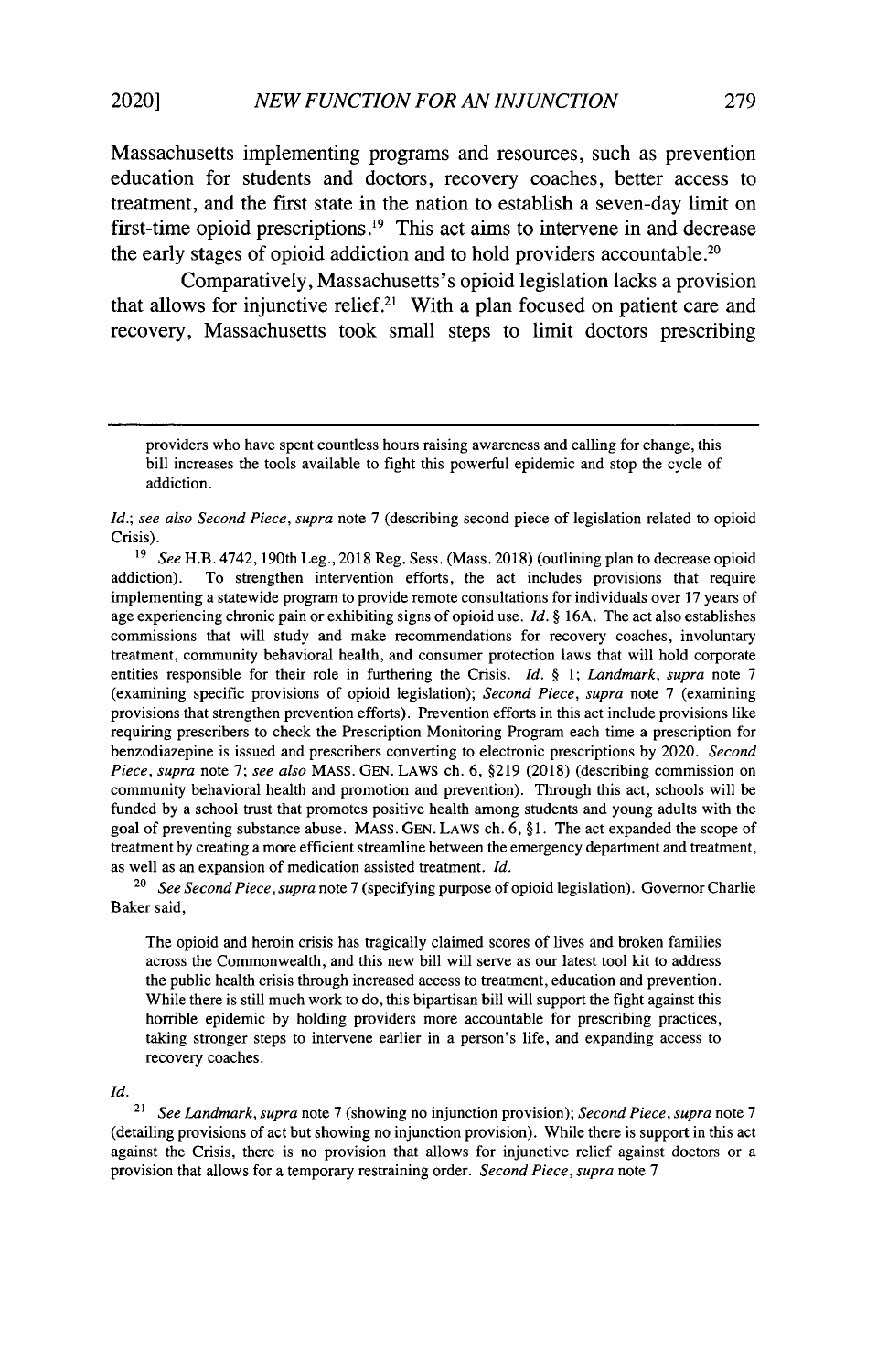opioids; however, these small steps can have lasting implications.<sup>22</sup> Each state has its own set of laws to regulate opioid prescriptions and punish those who over-prescribe.<sup>23</sup>

President Donald Trump also took aim at the Crisis by signing the Substance-Use Disorder Prevention that Promotes Opioid Recovery and Treatment for Patients and Communities Act ("SUPPORT") .24 SUPPORT addresses the prevention of opioid misuse by expanding treatment access and support.<sup>25</sup> While this bipartisan bill would likely be useful in helping to fix the Crisis, it will not be a complete solution.<sup>26</sup>

#### III. OPIOID FACTS

Opioids did not always cause the devastating number of deaths that they currently  $do.^{27}$  In fact, the rate of opioid-related deaths and overdoses has increased steadily since the late 1990s.<sup>28</sup> A large percentage of opioid-

https://www.pewtrusts.org/en/research-and-analysis/articles/2018/10/2 4 /president-trump-signsbipartisan-bill-to-fight-opioid-crisis [perma.cc/SU8Q-45FX] (stating legislation addresses nation's opioid crisis and attempts to reduce deaths).

<sup>25</sup>*See* Belmonte, *supra* note 24 (overviewing provisions of SUPPORT). Key provisions of SUPPORT include ensuring Medicare coverage of methadone, increasing impatient treatment, increasing the transparency of interactions between prescribers and drug makers, and the continuance of state opioid grants. *Id.*

26 *See id.* (discussing possibilities of legislation not being whole). Dr. Rosalie Pacula, the codirector of RAND's Drug Policy Research Center, thinks that this bipartisan bill will not be enough. *Id.; see also* Jeanette Smith, *Opioid Crisis Addressed in New Bipartisan Bill,* CHICAGO LEADER (Dec. 2, 2018), https://chicagoleader.com/2018/12/opioid-crisis-addressed-in-new-bipartisan-bil/ [https://perma.cc/D7Z4-3DXC] ("The current legislation does take some useful steps to fix a few problems, but it doesn't address them comprehensively, in my opinion.").

<sup>27</sup>*See Overdose Death Rates,* NATIONAL INSTITUTE ON DRUG ABUSE, https://www.drugabuse .gov/related-topics/trends-statistics/overdose-death-rates (last visited Jan. 20, 2020) [perma.cc /9YB6-XMR7] (charting increase in national drug overdose rates through various graphs).

<sup>28</sup> See id. (analyzing opioid related overdose deaths since 1990). The charts indicate that there is a steady increase in overdoses involving any opioid, including a high amount that can be traced to prescriptions. *Id.* According to this data, there was an increase of over 13,000 prescription opioid-related deaths from 1999 to 2017. *Id.* at Figure 4.

<sup>22</sup>*See Second Piece, supra* note 7 (discussing Massachusetts' plan to decrease opioid related deaths).

<sup>23</sup>*See* Jody Lutz, *Opioid Prescribing Guidelines: A State-by-State Overview,* AFFIRM HEALTH (Oct. 10, 2019), https://www.affirmhealth.com/blog/opioid-prescribing-guidelines-a-state-bystate-overview [perma.cc/J77T-RHNN] (cataloguing each state's policies for prescribing opioids).

<sup>24</sup>*See* Adriana Belmonte, *America's New Opioid Law 'Is Historic in Its Breadth',* YAHOO FINANCE (Dec. 3, 2018), https://finance.yahoo.com/news/americas-new-opioid-law-historicbreadth-180938479.html [perma.cc/KGS9-6L2V] (discussing how SUPPORT targets overprescribing and opioid trafficking); Allan Coukell, *President Trump Signs Bipartisan Bill to Fight Opioid Crisis,* PEW (Oct. 24, 2018),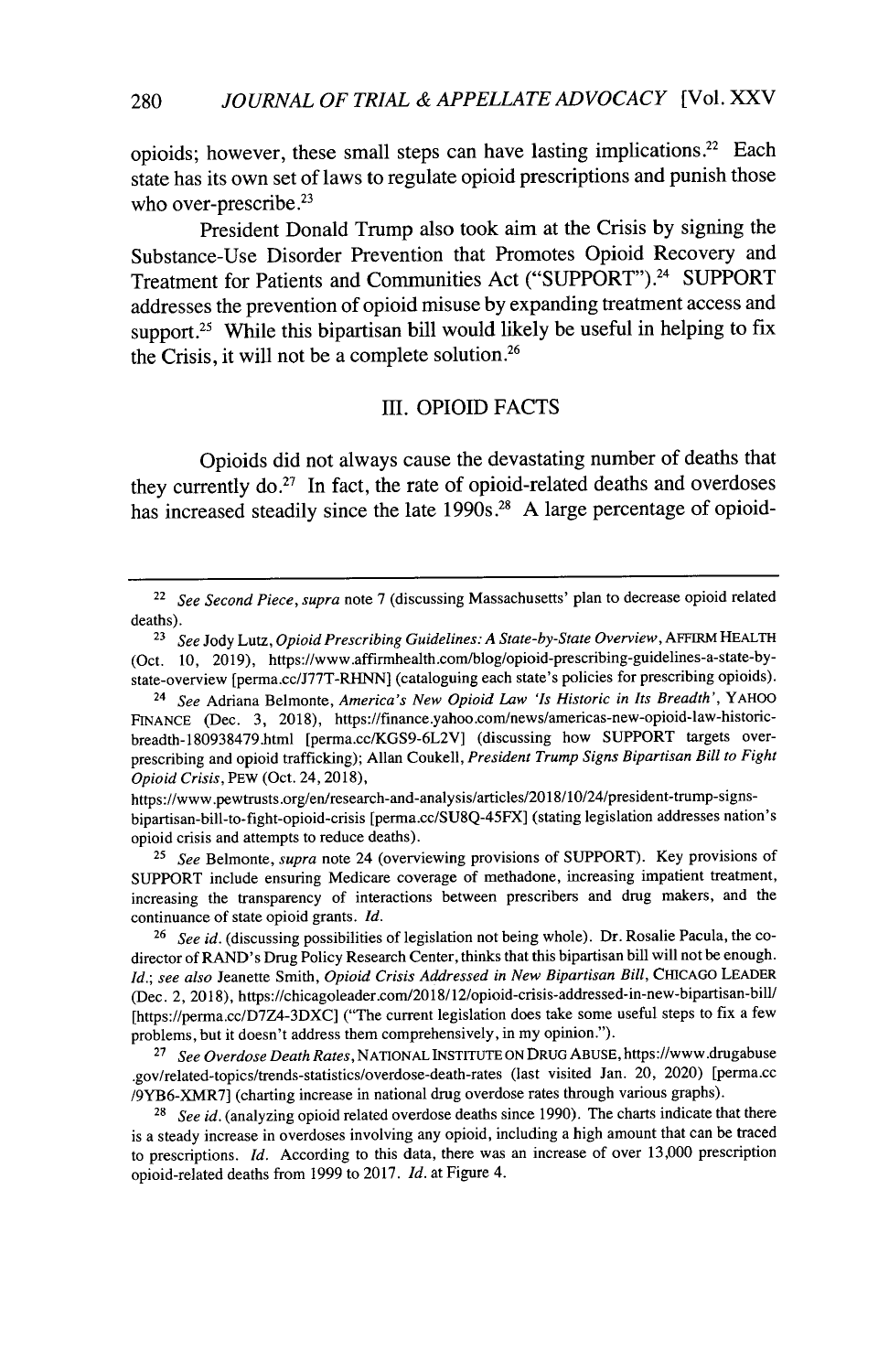related deaths stem from a prescription by a doctor.<sup>29</sup> An increase in doctors over-prescribing opioids began to rise in 2006; it peaked at more than 255 million prescriptions with a prescribing rate of 81.3 prescriptions per 100 persons in 2012.<sup>30</sup> A study conducted during this peak reported that, out of the 42,249 opioid-related overdose deaths that year, 17,087 involved legally prescribed opioids.31 In 2012, the prescription rate in Massachusetts was over 60 prescriptions per 100 persons and, although it has fluctuated since, the rate is currently below the national average at 40 prescriptions per 100 persons **.32**

According to the Centers for Disease Control and Prevention **("CDC"),** an average of **130** people die every day from an opioid overdose; forty-four of them overdose from prescription painkillers.<sup>33</sup> There is a correlation between doctors prescribing opioids and opioid-related deaths.<sup>34</sup> Studies show that there tends to be a greater number of lethal drug overdoses in states where more opioids are prescribed and sold.<sup>35</sup> In those studies, primary care doctors are shown to prescribe the opioids more often than pain specialists **.36**

In Massachusetts, statistics show that doctors prescribe a large amount of opioids; however, it is a lesser amount than in most other states. $37$ Despite a lower amount of prescriptions, Massachusetts still has one of the highest rates of opioid-related overdose deaths.<sup>38</sup> The opioid prescription

<sup>29</sup>*See id.* (graphing high number of prescription opioid overdoses).

**<sup>30</sup>***See U.S. Opioid Prescribing Rate Maps,* CENTERS FOR DISEASE CONTROL **AND** PREVENTION (Oct. 3, 2018), https://www.cdc.gov/drugoverdose/maps/rxrate-maps.html [perma.cc /CW25-34BR] (analyzing national opioid prescribing rate).

<sup>31</sup>*See* Christopher M. Jones et al., *Changes in Synthetic Opioid Involvement in Drug Overdose Deaths in the United States, 2010-2016,* 319 J. AM. MED. ASS'N 1819, 1820 (2018) (calculating number of opioid related deaths).

<sup>32</sup>*See U.S. State Prescribing Rates, 2012,* CENTERS FOR DISEASE CONTROL AND PREVENTION, https://www.cdc.gov/drugoverdose/maps/rxstate20l2.html (last visited Apr. 26, 2020) [perma.cc/2C29-B5WL] (detailing prescription rate per person in Massachusetts in 2012).

**<sup>33</sup>***See Understanding the Epidemic,* CENTERS FOR DISEASE CONTROL AND PREVENTION, https://www.cdc.gov/drugoverdose/epidemic/index.html (last modified Mar. 19, 2020) [perma.cc /E2aJ-V7RV] (detailing data regarding daily opioid deaths).

<sup>34</sup>*See* Grant Baldwin, *Overview of the Public Health Burden of Prescription Drug and Heroin Overdoses,* FED. DRUG ADMIN. (July 1,2015), https://www.fda.gov/downloads/drugs/newsevents/ ucm454826.pdf [perma.cc/2Z2Z-69AP] (stating majority of opioid overdose deaths associated with multiple sources and/or high dosages).

**<sup>35</sup>***See id.* (comparing opioid pain reliever sales to drug overdose death rates statewide).

<sup>36</sup>*See id.* (analyzing different medicine practices and which doctors prescribe most opioids).

**<sup>37</sup>***See U.S. Opioid Prescribing Rate Maps, supra* note 30 (relating Massachusetts opioid deaths to other states).

<sup>38</sup>*See U.S. State Prescribing Rates, supra* note 32 (comparing prescription rate per person in Massachusetts to other states).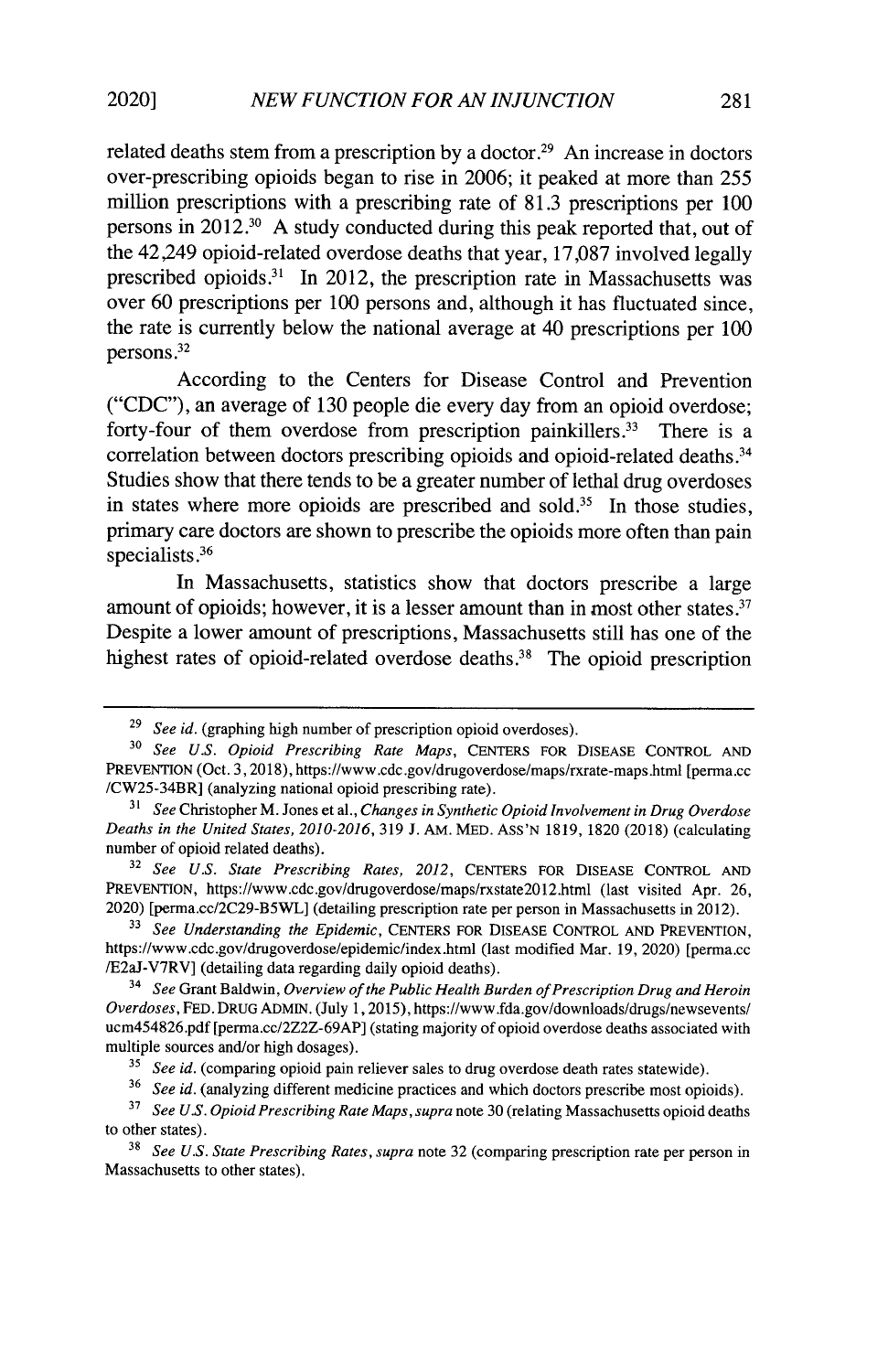rate is likely to remain on the lower end of the scale as the legislation passed **by** Massachusetts encourages doctors to be more cautious when prescribing opioids to patients.39

#### IV. **CLASH BETWEEN** LAW **AND MEDICINE**

Both the medical and legal professions seek to improve and protect the health and well-being of citizens. $40$  However, due to the clash between law and medicine regarding the opioid addiction Crisis, litigation recently became a popular avenue in combating the Crisis.<sup>41</sup> Since 2015, many lawsuits were filed against opioid manufacturers seeking reimbursement for the costs of battling the Crisis **.42** Filing suits against big manufacturers has been vital in combating the Crisis, as it forced pharmaceutical companies to change their standards or risk a lawsuit.<sup>43</sup> Paired with judgments against top drug distributors, injunctions against doctors over-prescribing opioids will help get illegal opioids off the streets that create unnecessary deaths.<sup>44</sup>

In previous cases, civil penalties in excess of **\$25,000** and a permanent injunction were issued against physicians distributing controlled substances.<sup>45</sup> In cases where an injunction was not issued, penalties of

<sup>42</sup> See id. (discussing various cases and defendants in opioid related litigations). In the past, large pharmaceutical companies and big pharmacies like CVS and Walgreens were named as defendants in lawsuits. *Id.* at 55. Since the Attorney General of Mississippi filed the first case in 2015, others have filed more lawsuits weekly. *Id.* at 54. The typical relief sought in a lawsuit against top pharmaceutical companies or pharmacies is a budget reimbursement for cities, counties, and states that were drained due to the high costs of medical treatment, police work, incarceration, and addiction treatment. *Id.* at 54-55.

*<sup>39</sup>See* Vance, *supra* note 2 (suggesting that doctors play key role in opioid-related deaths).

*<sup>40</sup> See* Dineen, *supra* note 13, at **8-9** (exploring relationship between legal and medical professions in regard to Crisis). The medical profession seeks to improve health through treatment, which sometimes includes prescribing medicines like opioids. *Id.* at 8. The legal profession, particularly law enforcement, seeks to protect citizens by punishing criminal activity. *Id.* at 18.

<sup>41</sup>*See* Dyanna Ballou, *Coming to a City Near You, Next Step in the Opioid Crisis: Litigation,* FOR THE DEF., 54 (June 2018), https://static1.squarespace.com/static/57ee9892197aea4f38 ffbfc6/t/5b27d466758d461f8dcc86c8/1529336934794/FTD- 1806-Ballou.pdf [https://perma.cc/ YJT9-JA36] (highlighting cases brought against pharmaceutical companies and doctors).

*<sup>43</sup> See id.* at 57 (showing successes of suing pharmaceutical companies). Because of the mass number of lawsuits, pharmaceutical companies are attempting to change the way some opioids are made in order to reduce abuse. *Id.* at 57. For example, Purdue Pharma developed a new form of OxyContin that is more difficult for a person to crush, therefore making it difficult for the drug to be snorted or injected by an opioid user. *Id.* The FDA has approved ten opioids that are designed to deter abuse and the FDA openly encourages more to be developed. *Id.*

*<sup>44</sup> See id.* at 56 (describing methods used to track doctor's prescription of controlled substances).

<sup>45</sup>*See* United States v. Salcedo, No. 02-CV-1095 (FB)(VVP), 2003 WL 21196843, at \*1-3 (E.D.N.Y. Feb. 19, 2003) (detailing case of physician fined and punished after conviction).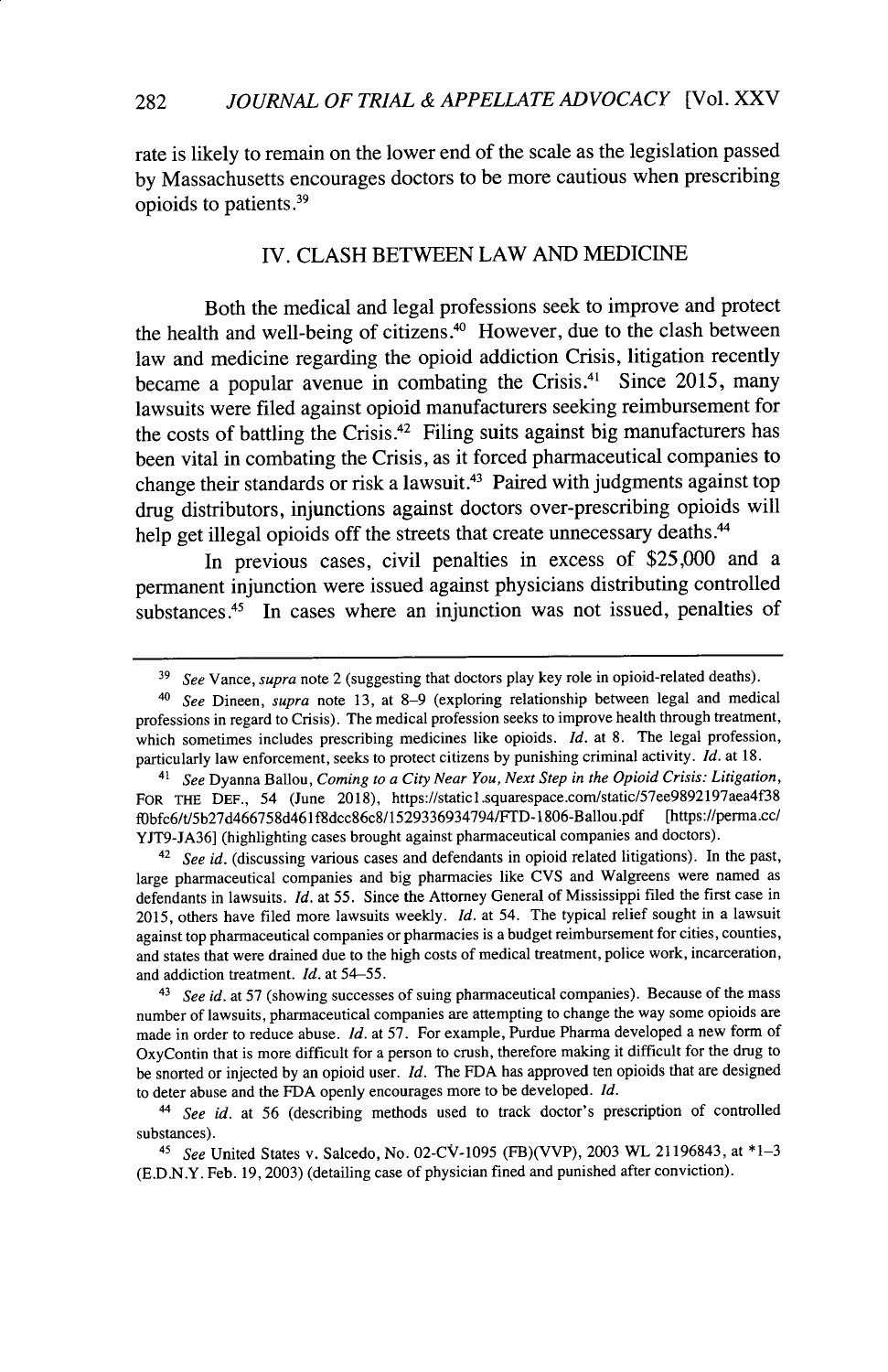violating the CSA reached as high as  $$200,000<sup>46</sup>$  Now, the ability to litigate with the potential consequence of a temporary restraining order and injunctive relief serves as a warning to potentially unethical doctors.<sup>47</sup> This warning acts as a check on the common sense and ethical views of the doctors .48 However, the risk of a doctor potentially serving jail time or being barred from prescribing opioids may lead to the unintended consequence of complete deterrence.<sup>49</sup>

Nonetheless, past prevention methods have proven to be insufficient.<sup>50</sup> In large part, the State Medical Board ("SMB") is tasked with regulating doctor's behavior, largely for medical malpractice.<sup>51</sup> There have been a substantial number of SMB cases against physicians who misprescribe opioids, including over-prescribing and under-prescribing .52 While doctors risk their reputations and careers, that risk may be minimal

These doctors pledged an oath dedicating their lives to treating patients but instead they traded that commitment for the pursuit of ill-gotten profits through the fraudulent prescribing of opioids ... This case should serve as a warning to other physicians of the perils of engaging in such activities, law enforcement will continue collaborative efforts to hold individuals accountable.

#### *Id.*

*<sup>50</sup>See Dineen, supra* note 13, at 30-35 (overviewing various methods of punishment for opioid over-prescription).

*<sup>51</sup>See id.* at 23 (describing SMBs and purposes). The primary purpose of the SMB is to protect the safety and health of citizens through medical practice. *Id.* at 24. The SMB provides classes and training to ensure basic competence of physicians, but also have the duty to sanction, penalize, or remove any physician who provides substandard care from the practice of medicine. *Id.*

<sup>52</sup>*See id.* at 24-25 (discussing typical prescribing opioid related cases). Although rare, there are cases where physicians were penalized for under-prescribing opioids or under-treating a patient with pain. *Id.* at 24. Most cases though arise from a physician recklessly over-prescribing opioids for an unrelated motive such as sexual favors, financial gains, or poor decision making. *Id.* at 24- 25.

<sup>46</sup>*See* United States v. Ahuja, No. 3:14-CV-1558 (JCH), 2017 WL 1807561, at \*12 (2017) (D. Conn. May 5, 2017) (detailing fine and punishment of doctor who admitted liability of violations of CSA). The court also ordered the defendant physician to comply with all federal laws and regulations pertaining to controlled substances' receipts, inventories, and dispensaries. *Id.*

<sup>47</sup>*See* Controlled Substances Handbook Newsletter, Restraining Orders Against Doctors Are A 'Warning', Justice Department Says, 47 No. 2 Controlled Substances Hndbk. Newsl. 2 (2018) (discussing press release of DOJ serving injunction against two doctors).

*<sup>48</sup>See Justice Department, supra* note 1 (summarizing effect of first-of-its-kind temporary restraining order). An FBI agent said:

<sup>49</sup>*See* David L. Keller, *Doctors' Risks in Prescribing Opioids: Page 2 of 2,* MED. ECON. (July 5, 2018), http://www.medicaleconomics.com/med-ec-blog/doctors-risks-prescribing-opioids/page /0/1 [perma.cc/P9BG-7J6T] (discussing potential risks of doctors not prescribing opioids). There are no certain statistics that dictate the risk associated with denying a prescription for opioids would "drive the patient into the hands of criminal drug dealers in an effort to alleviate their pain with illicit opioids." *Id.* Even if doctors refuse to prescribe opioids, they may still be blamed for the unknown percentage of patients that are at risk of an overdose. *Id.*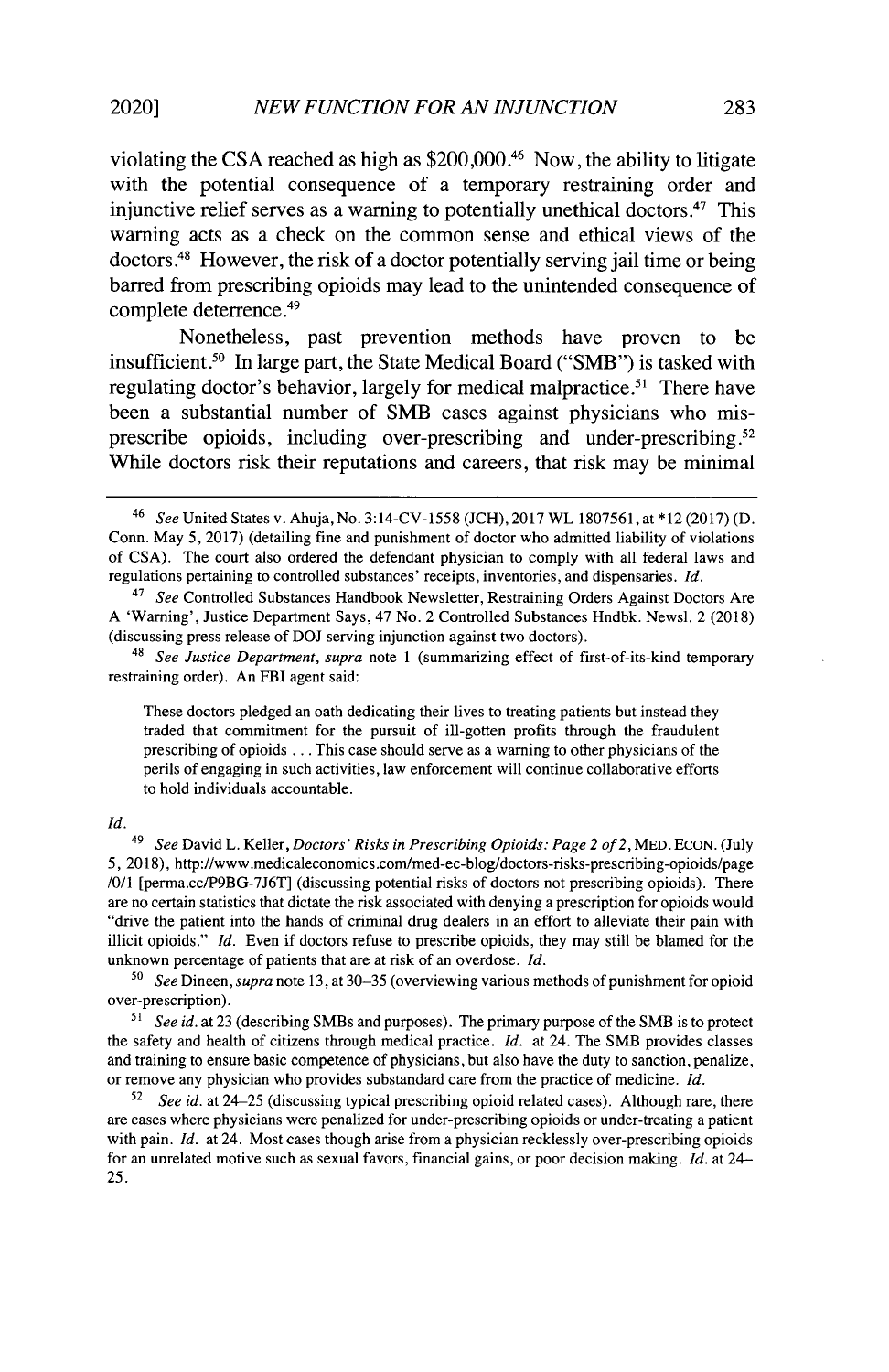compared to the monetary gain they receive by contributing to the Crisis.<sup>53</sup> Aside from those brought **by** SMBs, the punishments were relatively minimal and doctors were not being held accountable-resulting in more  $d$  doctors participating in the illegal prescribing of opioids.<sup>54</sup> Without stricter punishments, doctors will continue to play a major role in fatal overdoses related to the over-prescription of opioids.<sup>55</sup>

**A** step towards stricter punishment in Massachusetts was established in *Commonwealth v. Stirlacci.*<sup>56</sup> In *Stirlacci*, the court held that parties may be found guilty of improper prescribing if the Commonwealth can prove that a practitioner issued a prescription for a controlled substance for a purpose other than genuine medical treatment.<sup>57</sup> The statute at issue was other than genuine medical treatment. $57$ Massachusetts' Controlled Substance **Act <sup>8</sup> . <sup>5</sup>**The court concluded that there was sufficient evidence to indict the practitioner, Dr. Frank Stirlacci, on twenty-six counts of improper prescribing under Mass. Gen. Laws ch. 94C,  $$19(a)$ .<sup>59</sup> The practitioner's intent is an important distinction when it comes

<sup>56</sup>*See* Commonwealth v. Stirlacci, 483 Mass. 775, 788 (Mass. 2020) (establishing Commonwealth's position on practitioners improperly prescribing controlled substances).

*<sup>57</sup>See id.* at 786 (discussing holding of case).

<sup>58</sup>*See* MASS. GEN. LAWS. ANN. ch. 94C, § 19 (West 2019) (detailing Massachusetts Controlled Substance Act). Section 94(c) § 19 (a) states that:

A prescription for a controlled substance to be valid shall be issued for a legitimate medical purpose by a practitioner acting in the usual course of his professional practice. The responsibility for the proper prescribing and dispensing of controlled substances shall be upon the prescribing practitioner, but a corresponding responsibility shall rest with the pharmacist who fills the prescription. An order purporting to be a prescription issued not in the usual course of professional treatment or in legitimate and authorized research is not a prescription within the meaning and intent of section one and the person knowingly filling such a purported prescription, as well as the person issuing it, shall be subject to the penalties provided by sections thirty-two, thirty-two A, thirty-two B, thirty-two C, thirty-two D, thirty-two **E,** thirty-two F, thirty-two G, and thirty-two H, as applicable.

*Id.* The penalties in §§ 32, 32A, 32B, 32C, 32D, 32E, 32F, 32G, 32H range from time in prison to hefty fines. *Id.; see also* MASS. GEN. LAWS ANN. ch. 94C, §§ 32-32H (West 2019) (detailing punishments for violating Massachusetts Controlled Substance Act).

*<sup>59</sup>See Stirlacci,* 483 Mass. at 777-80 (discussing facts and holding of case). Dr. Stirlacci and his office manager, Jessica Miller, were investigated for a number of prescriptions issued between April 17, 2015 and May 11,2015 when Dr. Stirlacci was incarcerated on contempt of court charges

*<sup>53</sup>See id.* at 47 (comparing risks doctors take against rewards gained by over-prescribing opioids).

*<sup>54</sup> See id.* 25-27 (stating different levels of punishment and how doctors still over-prescribe). The punishment from the SMB starts with a complaint that stems from a criminal charge, criminal investigation, or a disciplinary action. *Id.* at 25. Convictions most often lead to an automatic revocation of the physician's license. *Id.* One of the most common types of allegations against physicians are complaints of mis-prescribing. *Id.*

*<sup>55</sup>See* Vance, *supra* note 2 (explaining why aggressive measures needed to be taken).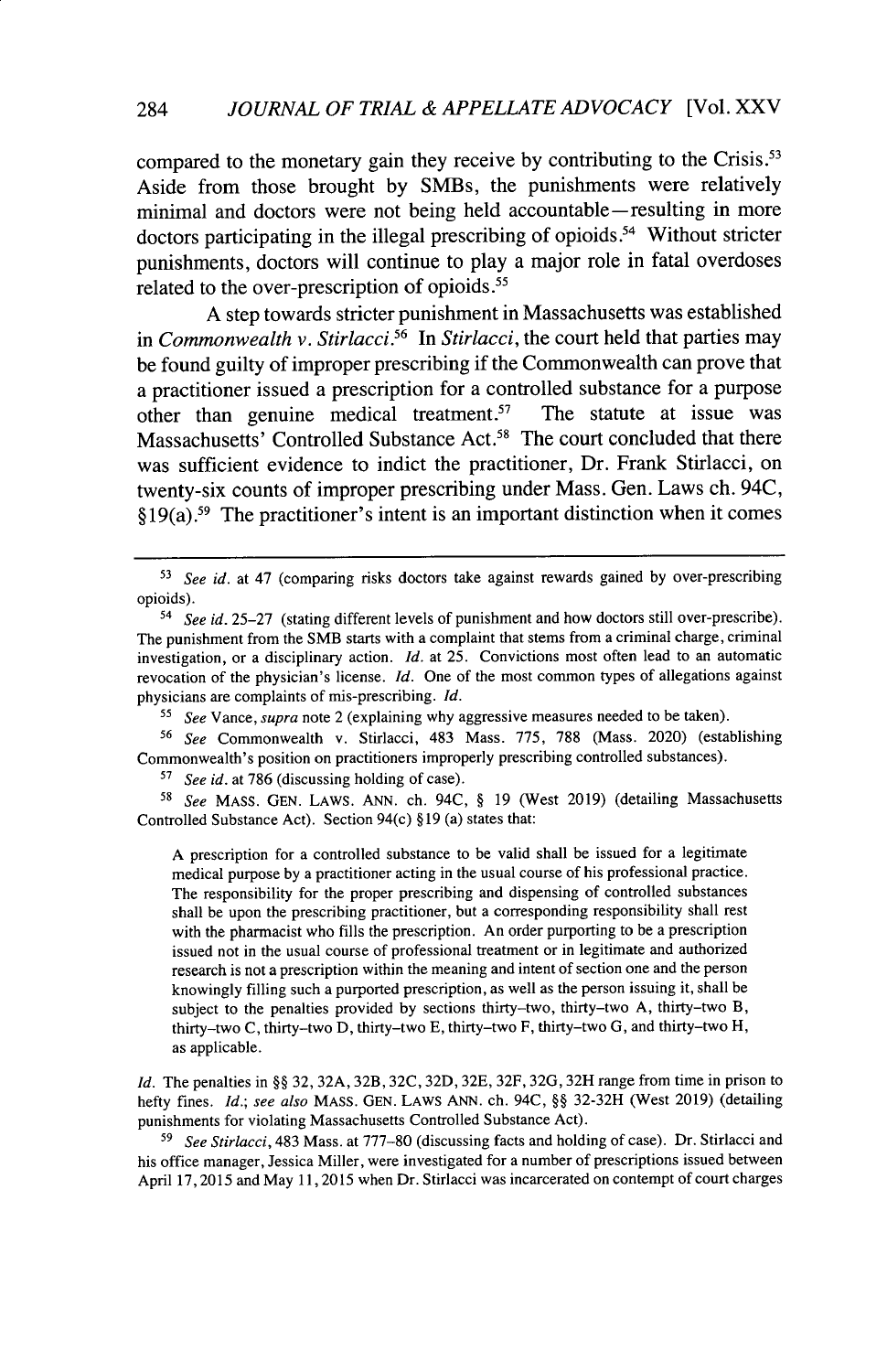to differentiating proper and improper prescribing.<sup>60</sup> Stirlacci is an important decision in Massachusetts to help further the fight against the Crisis because it establishes punishment for physicians who over-prescribe.<sup>61</sup>

As a result of the DOJ's mandate to investigate and take action against doctors violating the CSA, doctors are now put on notice that overprescribing and illegal selling is no longer tolerated.<sup>62</sup> The threat of injunctive relief forces doctors to be more self-aware and cognizant with the number of opioids they prescribe and who they prescribe the opioids to.<sup>63</sup> Therefore, doctors are more likely to abide by the ethical and professional rules governing medicine and practice in accordance with those rules.<sup>64</sup> On the other hand, doctors may be less inclined to prescribe opioids for fear that

*<sup>60</sup>See id.* at 784 (determining intent defines whether over-prescribing was illegal). The practitioner's intent also distinguishes between "mere malpractice and criminal conduct." *Id.* The court must be able to find that the practitioner issued the prescription for a legitimate medical purpose, meaning it was prescribed with "an honest exercise of professional judgment as to a patient's medical needs **...** in accordance with what [the practitioner] reasonably believe[s] to be proper medical practice." *Id.* (quoting United States v. Feingold, 454 F.3d 1001, 1008 (9th Cir. 2006). The distinction is made when the prescription is made for a legitimate purpose, it is in the "usual course of professional practice" and is legal. *Id.* When the prescription is not legal, it lacks a legitimate medical purpose and was issued outside the usual course of professional practice. *Id.* A prescription is said not to be a legitimate medical purpose if the practitioner who issued the prescription did not practice medical judgment consistent with the basic routines associated with such medical treatment. *Id.* at 786.

*<sup>61</sup>See id.* at 776 (summarizing punishment for practitioners).

<sup>62</sup>*See* Jared M. Bruce & Jennifer Orr Mitchell, *Attorney General Sessions Announces First Ever Controlled Substances Act Civil Injunctions,* NAT'L L. REV. (Aug. 23, 2018), https://www.natlawreview.com/article/attorney-general-sessions-announces-first-ever-controlledsubstances-act-civil [perma.cc/6QBC-S7JU] (reviewing actions of DOJ in issuing injunctions against doctors). The Attorney General introduced the Justice Department's Prescription Interdiction & Litigation Task Force which initiated both criminal and civil actions. *Id.* According to Sessions, it "'will fight the opioid crisis at every level of the supply chain -from manufacturers to distributors to doctors to pharmacies to street dealers and gangs."' *Id.*

<sup>63</sup>*See* Keller, *supra* note 49 (discussing how doctors have control of how many opioids are prescribed and associated risks).

*64 See* Lutz, *supra* note 23 (detailing what guidelines doctors should follow per state).

for delinquent child support. *Id.* at 777. Dr. Stirlacci and Miller, who is not medically licensed, worked in agreement that when Dr. Stirlacci was out of the office, he would leave pre-signed prescriptions for Miller to fill out for patients who requested renewals. *Id.* at 778-79. The prescriptions issued during the investigation consisted of fifteen prescriptions for hydrocodone, six prescriptions for oxycodone, two prescriptions for fentanyl, and three prescriptions for methadone. *Id.* Investigators discovered this scheme through recorded jail phone conversations where Dr. Stirlacci expressed his concern of being able to pay alimony obligations if he could not see patients due to his incarceration. *Id.* at 778. He also spoke about his fears regarding making money to keep his practice operating, whether his patients were being abandoned, and if he was going to incur liability if any of his patients suffered an injury resulting from an inability to obtain necessary medicine that he would ordinarily prescribe. *Id.* at 777. While incarcerated, Dr. Stirlacci instructed Miller to issue a prescription renewal if a patient requested one and to submit claims for that patient's insurance company. *Id.*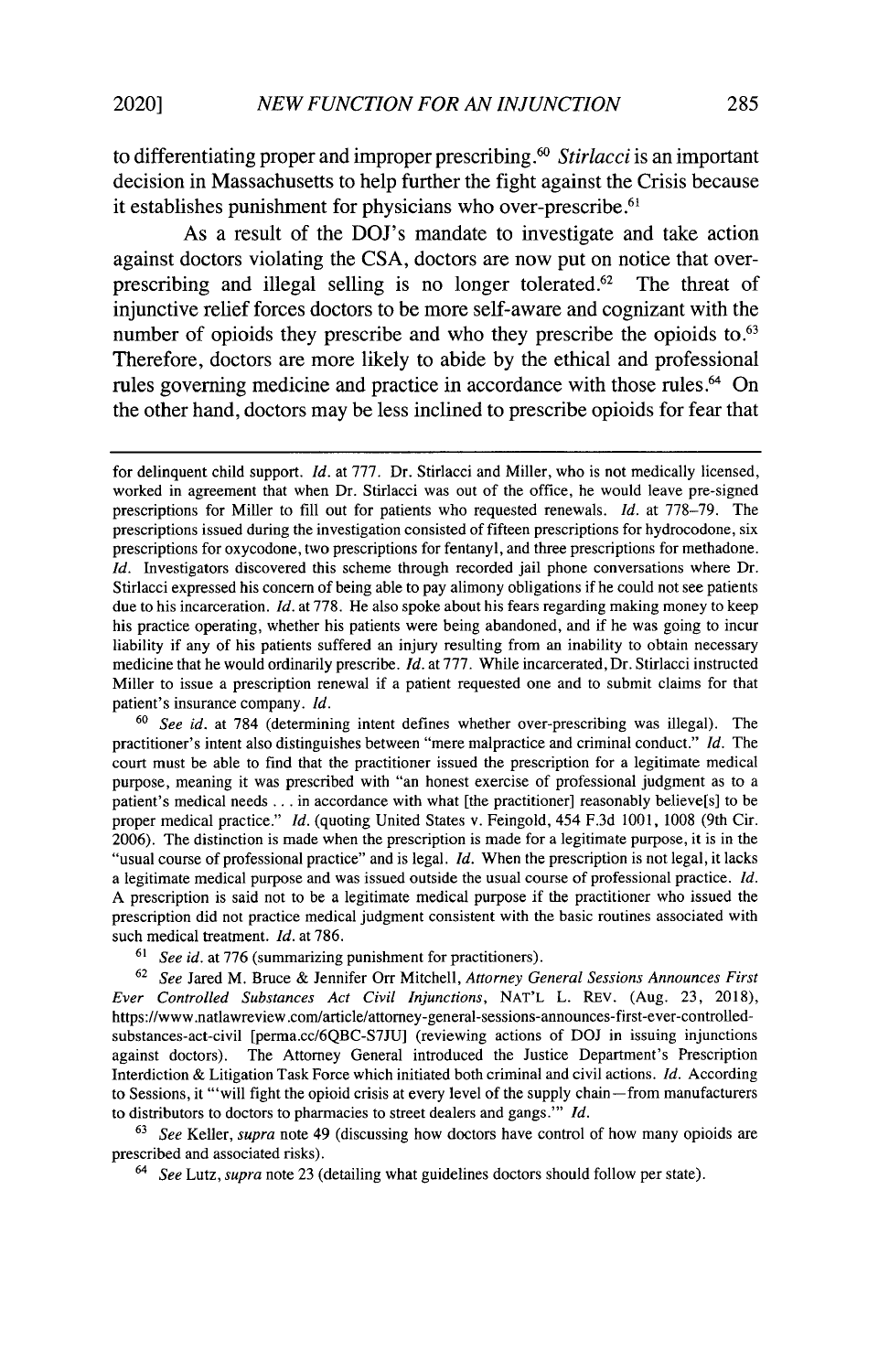the **DOJ** might misconstrue their good faith medicinal efforts for reckless illegal behavior.<sup>65</sup> Doctors becoming more cautious and restrictive in their prescribing habits could force patients to look for alternatives to buy opioid drugs, such as illegally purchasing them from criminal drug dealers **<sup>66</sup>**

Another issue regarding injunctions is how to determine when a physician is over-prescribing opioids.<sup>67</sup> An injunction can be detrimental to a physician's career if law enforcement wrongly pursues criminal action.<sup>68</sup> Issuing an injunction may serve as a successful step to stop doctors from over-prescribing opioids, but it could also prevent a doctor who is acting in good faith from doing their **job.69** Because law enforcement generally has the ability to investigate doctors for broad reasons, issuing injunctions could result in frivolous lawsuits.<sup>70</sup>

The **DOJ** has been aggressive in its efforts to prosecute doctors for improper over-prescribing.<sup>71</sup> Additionally, Massachusetts has successfully

<sup>67</sup>*See generally* Dispensing Controlled Substances for the Treatment of Pain, 71 Fed. Reg. 52,715 (Sept. 6, 2006) (discussing role of DEA in regulating controlled substances). Law enforcement must make the determination of "(1) the point at which medical purposes becomes illegitimate; (2) the boundaries of usual practice; and (3) the extent at which crossing those boundaries warrants criminal liability" when making judgment of whether to pursue criminal action. Dineen, *supra* note 13, at 50-51.

<sup>68</sup>*See* Dineen, *supra* note 13 (analyzing positive and negative effects of criminal action against physicians); *see also* United States v. Feingold, 454 F.3d 1001, 1007 (9th Cir. 2006) ("[k]nowing how doctors generally ought to act is essential for a jury to determine whether a practitioner has acted not as a doctor, or even as a *bad* doctor, but as a 'pusher' whose conduct is without a legitimate medical justification.").

<sup>69</sup>*See* United States v. Schneider, 704 F.3d 1287, 1301 (10th Cir. 2013) ("[T]he honest exercise of good professional judgment as to a patient's medical needs. Good faith connotes an observance of conduct in accordance with what the physician should reasonably believe to be proper medical practice.").

**<sup>70</sup>***See* Dispensing Controlled Substances for the Treatment of Pain, 71 Fed. Reg. 52,716, 52,719 (Sept. 6, 2006) (outlining suggested guidelines to be followed by physicians). The DEA asserts that while it has authority to investigate for any reason, it does not target physicians. *Id.* The DEA has said that the "types of cases in which physicians have been found to have dispensed controlled substances improperly under federal law generally involve facts where the physician's conduct is not merely of questionable legality, but instead is a glaring example of illegal activity." *Id.* at 52,717.

*71 See Attorney General Sessions Delivers Remarks Announcing National Health Care Fraud and Opioid Takedown,* U.S. DEP'T OF JUST. (Jun. 28, 2018), https://www.justice.gov/opa/ speech/attorney-general-sessions-delivers-remarks-announcing-national-health-care-fraud-and [perma.cc/DZ8Y-DSDN] ("Since January 2017, we have charged nearly 200 doctors and another 220 medical personnel for opioid-related crimes."); *see also Justice Department, supra* note 1 (outlining aggressive actions by the DOJ). The DOJ is aggressively taking action by implementing

<sup>65</sup>*See* Keller, *supra* note 49 (discussing negative effects of opioid crisis on doctors).

<sup>66</sup>*See id.* (analyzing risks doctors take by not prescribing opioids); *see also* Brianna Ehley, *How the Opioid Crisis Is Backfiring,* POLITICO (Aug. 28, 2018, 5:06 AM), https://www.politico. com/story/2018/08/28/how-the-opioid-crackdown-is-backfiring-752183 [perma.cc/GY49-P58D] (illustrating negative effects of opioid crisis).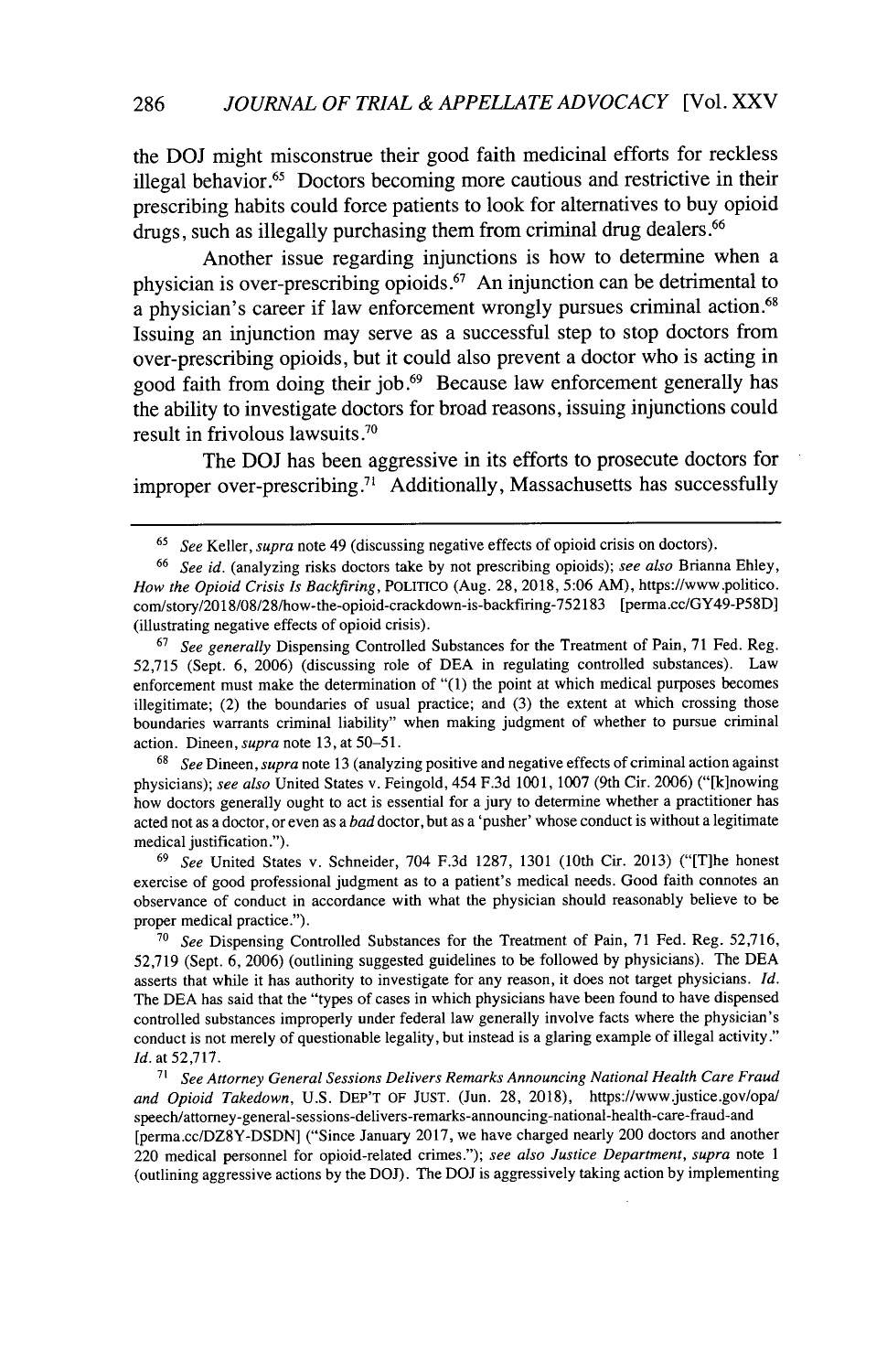prosecuted those who recklessly over-prescribe opioids since the implementation of the 2018 opioid laws.<sup>72</sup> The bills passed, and the efforts made by government officials have been instrumental to curb the abundance of opioid related deaths. <sup>73</sup>

The two injunctions issued against the physicians in Ohio were the first opioid-related injunctions that served as a bar to prescribing opioids.<sup>74</sup> Since the injunctions were first issued, it is not clear yet whether the injunction proved to decrease opioid-related deaths; however, public feedback shows that this method is favorable.<sup>75</sup> Massachusetts has yet to issue any injunctions, but its opioid bill is referred to as a "blueprint" for other states when drafting their own opioid bills.<sup>76</sup> Because Massachusetts set an innovative standard with its opioid bill, an injunction would reinforce that doctors will not get away with over-prescribing **. 77**

Injunctions would technically serve their purpose, but it is up to the doctor to actually obey the terms of the injunction **.78** If a doctor is already

**<sup>73</sup>***See Current Opioid Statistics,* MASS.GOv, https://www.mass.gov/lists/current-opioidstatistics#updated-data--q4-2018--as-of-february-2019- (last visited Jan. 20, 2020) [perma.cc/ A4J7-28NY] (listing hyperlinks to statistics of opioid related deaths to track progression of opioid crisis). When viewing the statistics from prior to 2015 to current day, the rate of opioid-related deaths steadily increased for many years. *Id.* However, in the last couple years, it slowly declined. *Id.* This is assumedly due to the legislation by Massachusetts in its effort to stop the Crisis. *Id.*

<sup>74</sup>*See Justice Department, supra* note **I** (announcing first civil injunctions used against doctors).

**<sup>75</sup>***See id.* (explaining benefits for public).

<sup>76</sup>*See* Harrison Cook, *Massachusetts Opioid Law Serves As 'Blueprint'for Other States, Says Governor,* BECKER'S HOSP. REV. (Aug. 15, 2018), https://www.beckershospitalreview.com/ opioids/massachusetts-opioid-law-serves-as-blueprint-for-other-states-says-governor.html [perma .cc/FFD3-KFVY] (showing major legislation is persuasive for other states). Governor Baker said, "'This legislation has been used as a blueprint for fighting the epidemic in states ... It's truly a team effort, and there's a lot more to be done."' *Id.*

**<sup>77</sup>***See Landmark, supra* note 7 (examining success of first legislation); *Second Piece, supra* note 7 (detailing second legislation).

**<sup>78</sup>***See* MASS. R. CIV. P. R. 65 (detailing rule on injunctions in Massachusetts). Rule 65(a) says:

Temporary Restraining Order; Notice; Hearing; Duration. A temporary restraining order may be granted without written or oral notice to the adverse party or his attorney only if it clearly appears from specific facts shown by affidavit or by the verified complaint that immediate and irreparable injury, loss, or damage will result to the applicant before the adverse party or his attorney can be heard in opposition.

rarely used provisions of the CSA to enforce injunctions against doctors. *Id.;* Dineen, *supra* note 13, at 28 (discussing other aggressive efforts by DEA). In 2008, the DEA conducted several highly publicized operations, such as "Operation Pill Nation I" and "Operation Pill Nation **11,** after adding specialized agents. Dineen, *supra* note 13, at 36. There is also evidence that certain SMBs are aware of physicians that over-prescribe and are eager to sanction them. *Id.* at 37.

<sup>72</sup>*See Landmark, supra* note 7 (detailing excitement of bill); *Second Piece, supra* note 7 (examining success of first piece of legislation and hopeful for second).